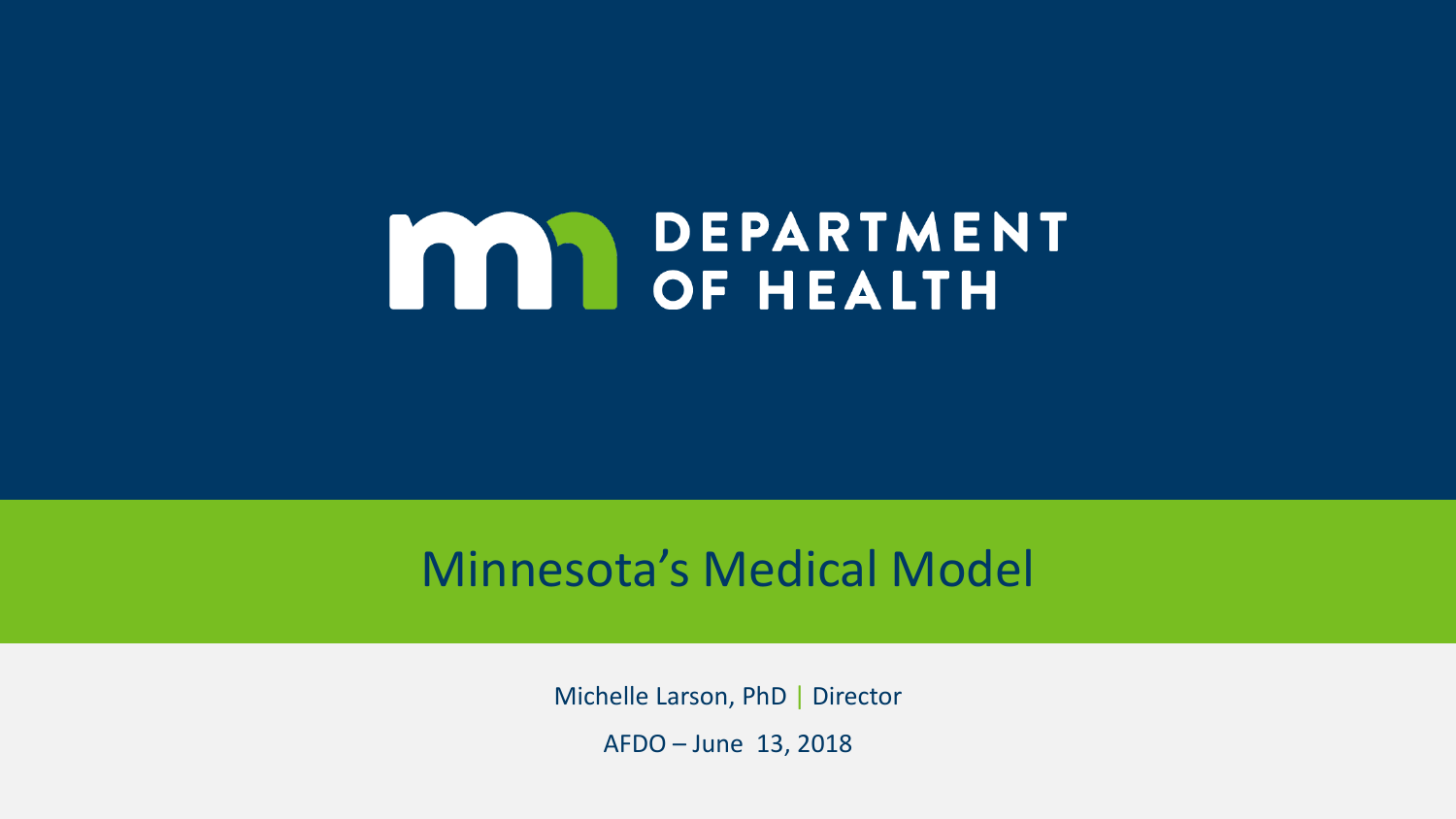### **Office of Medical Cannabis**

#### Most states have some variety of medical cannabis program:

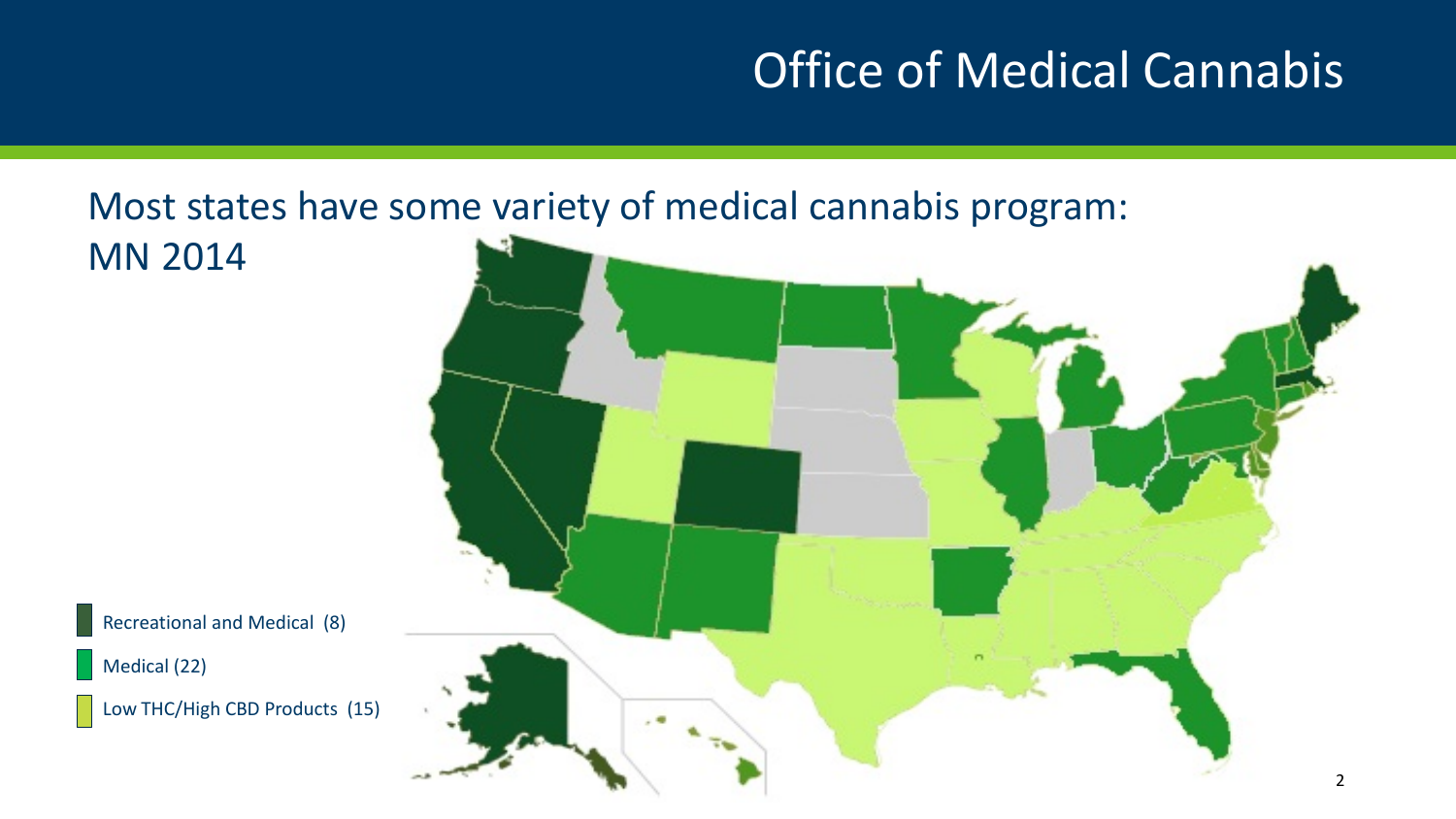#### Minnesota's program:

- No smokeable or plant form marijuana (only liquids and oils in capsule, tincture, or vaporized form. Topical preparations of oils allowed starting August, 2017)
- Two manufacturer's vertically integrated
- Commitment to learning from experience with the program (reports and observational studies on effectiveness, side effects, etc.)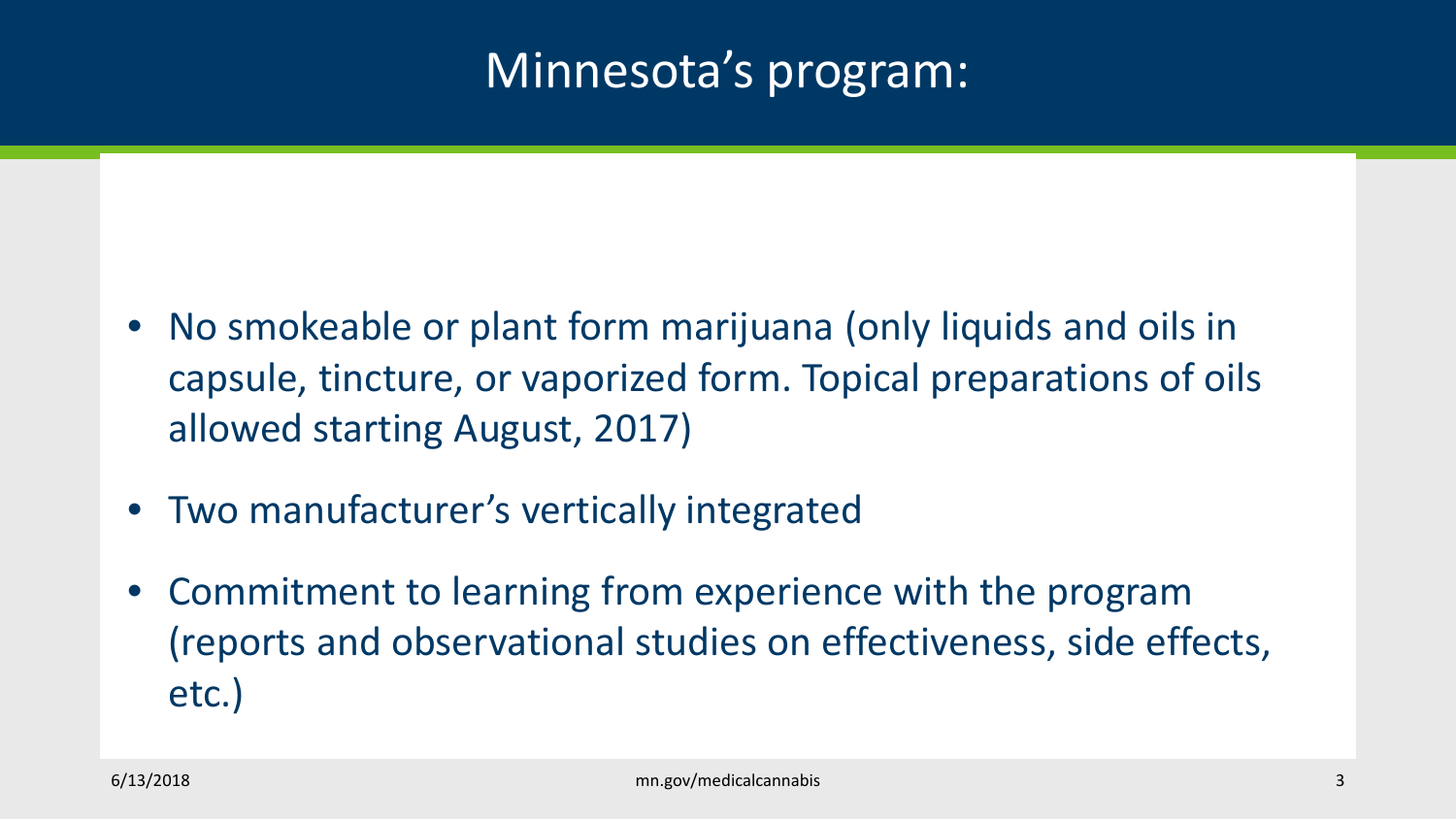## Qualifying Medical Conditions

- Cancer with severe or chronic pain, or nausea, or cachexia
- Glaucoma
- HIV/AIDS
- Tourette's Syndrome
- Amyotrophic Lateral Sclerosis
- Seizures, including those characteristic of epilepsy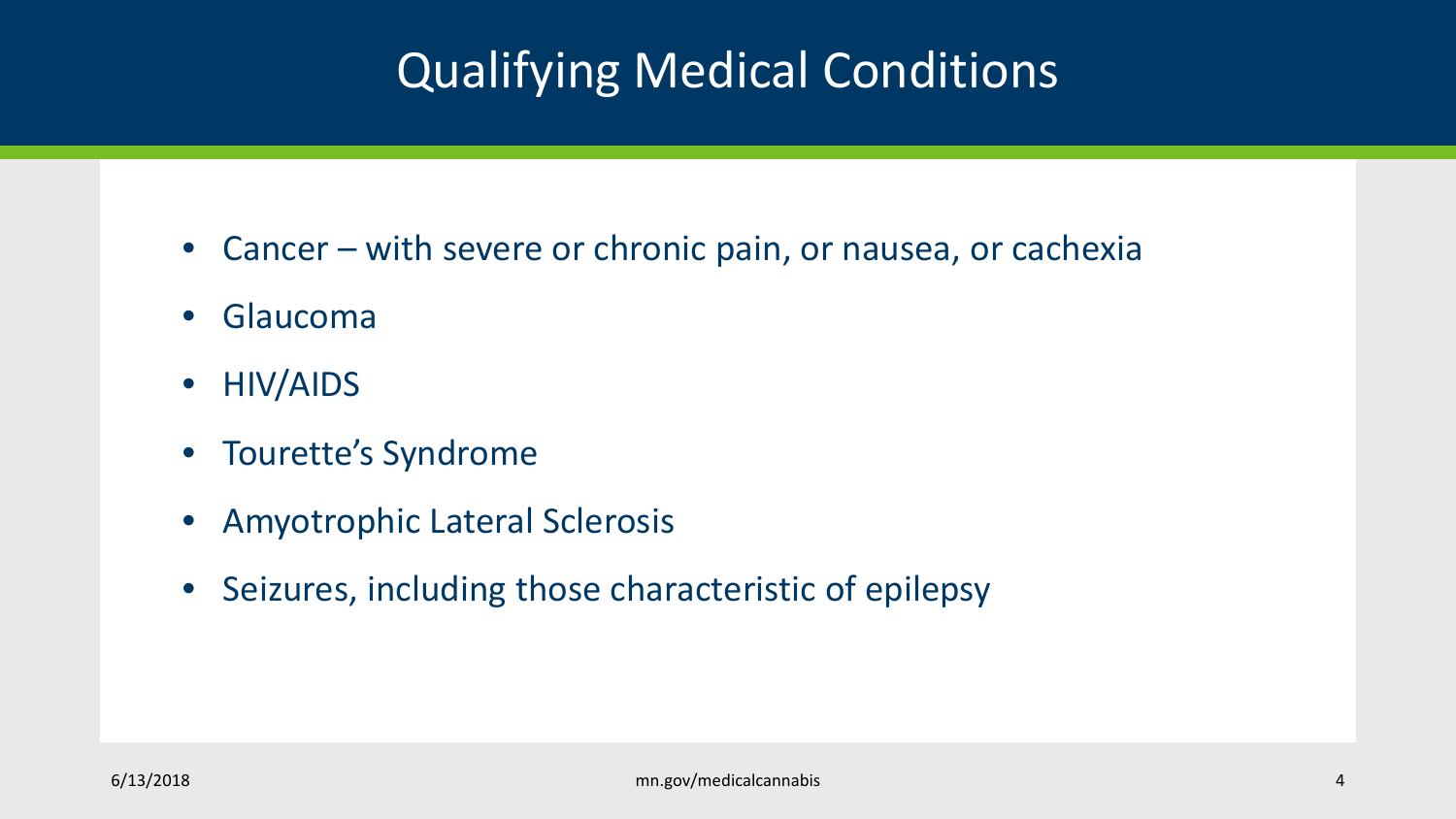### Qualifying Medical Conditions (continued)

- Severe and persistent muscle spasms, including those characteristic of multiple sclerosis
- Inflammatory Bowel Disease, including Crohn's Disease
- Terminal Illness with life-expectancy < 1 year with severe or chronic pain, or N/V, or cachexia
- Intractable Pain (effective August 1, 2016)
- PTSD (effective August 1, 2017)
- Autism and obstructive sleep apnea (effective July 1, 2018)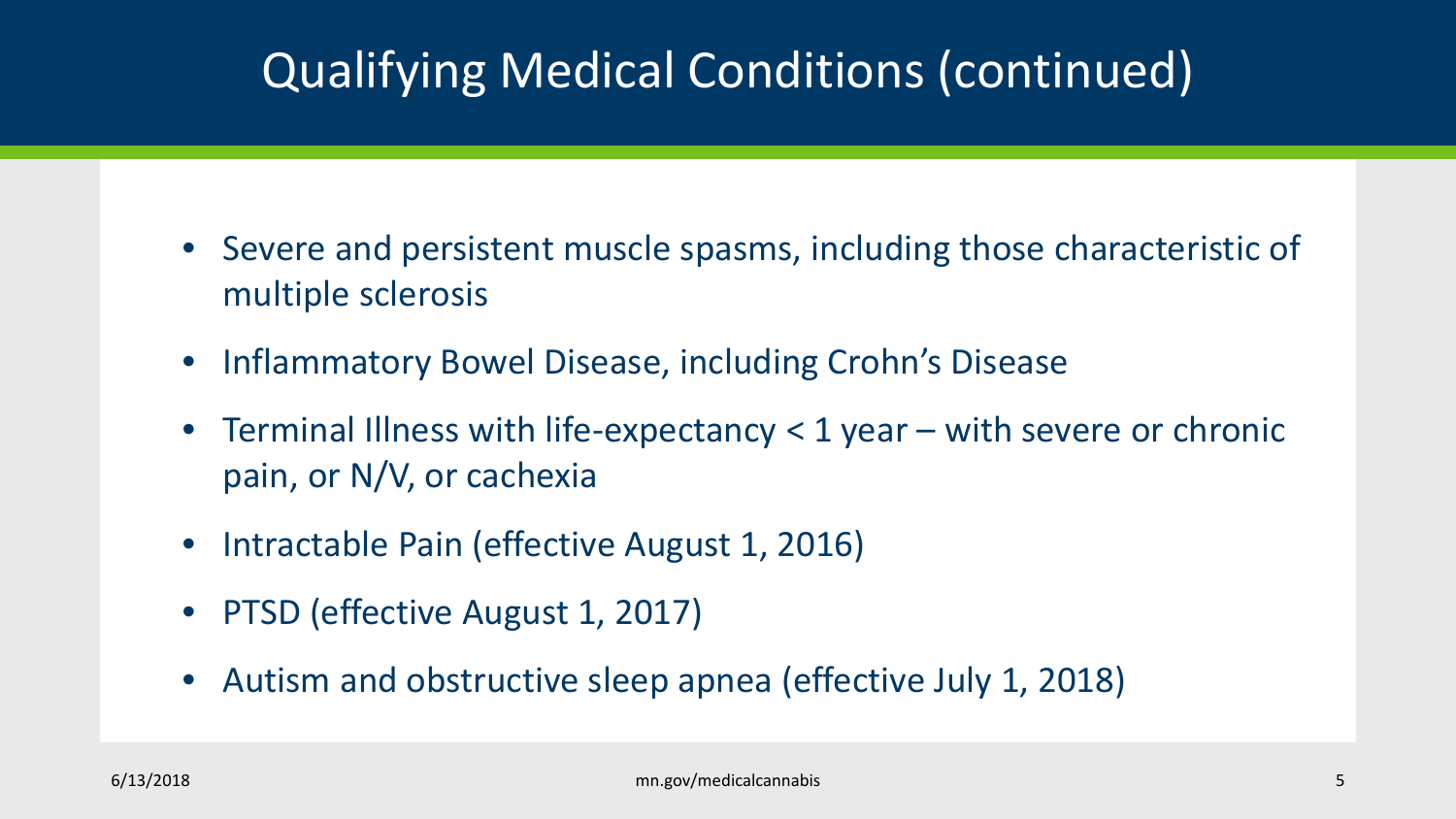#### Office of Medical Cannabis



#### **Overview of MN Medical Cannabis Program**

\*Care-giver may represent a patient by applying and meeting conditions including a background check.

Minnesota **MDH** Department of Health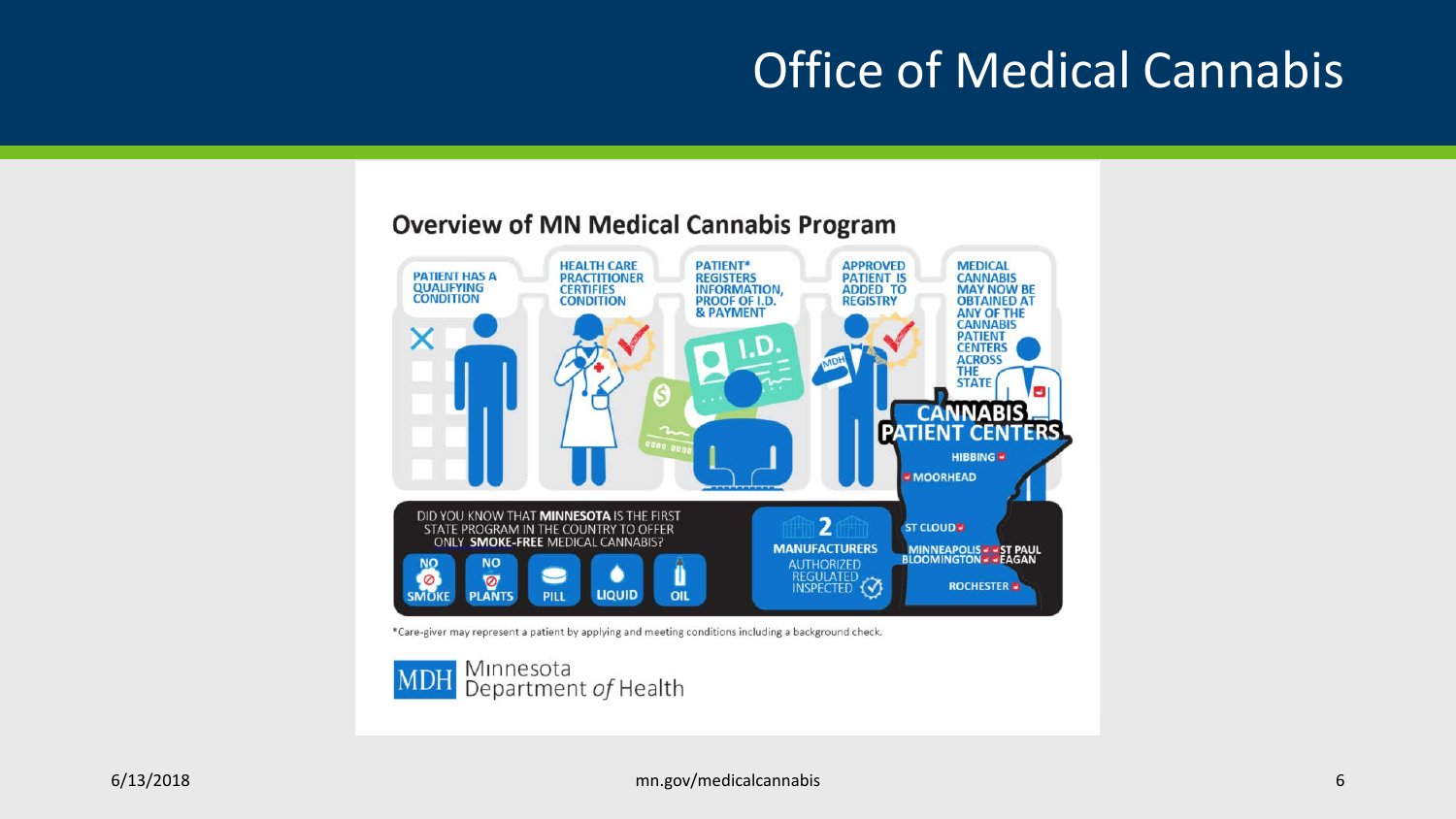#### 9622 Active Patients (as of April 12, 2018)

- 66% Intractable pain
- 15% Severe and persistent muscle spasms
- 14% PTSD
- 10% Cancer
- 5% Seizures
- 4% Inflammatory bowel disease
- 1% Terminal illness, Tourette syndrome, HIV/AIDS, Glaucoma
- $\bullet$  < 1%: ALS

#### Note: 14% of patients >1 condition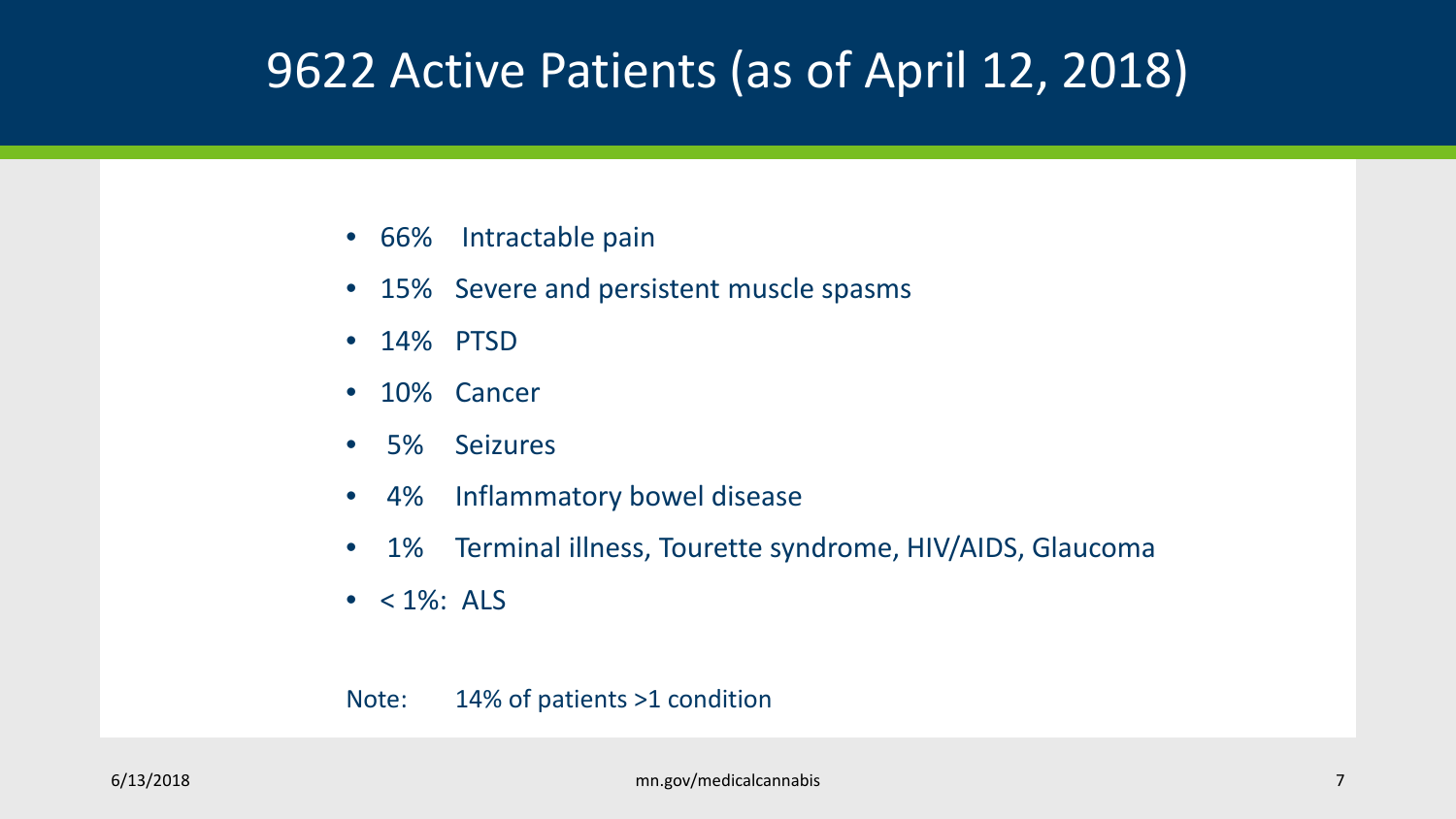#### 9252 Active Patients (as of April 12, 2018)

| Age distribution | $0 - 4$ | $( < 1\%)$    |  |  |
|------------------|---------|---------------|--|--|
|                  |         | $5-17$ (2%)   |  |  |
|                  |         | $18-24$ (4%)  |  |  |
|                  |         | 25-35 (16%)   |  |  |
|                  |         | 36-49 (28%)   |  |  |
|                  |         | 50-64 (33%)   |  |  |
|                  |         | $65+$ $(18%)$ |  |  |
| Gender: M/F      | 49%/51% |               |  |  |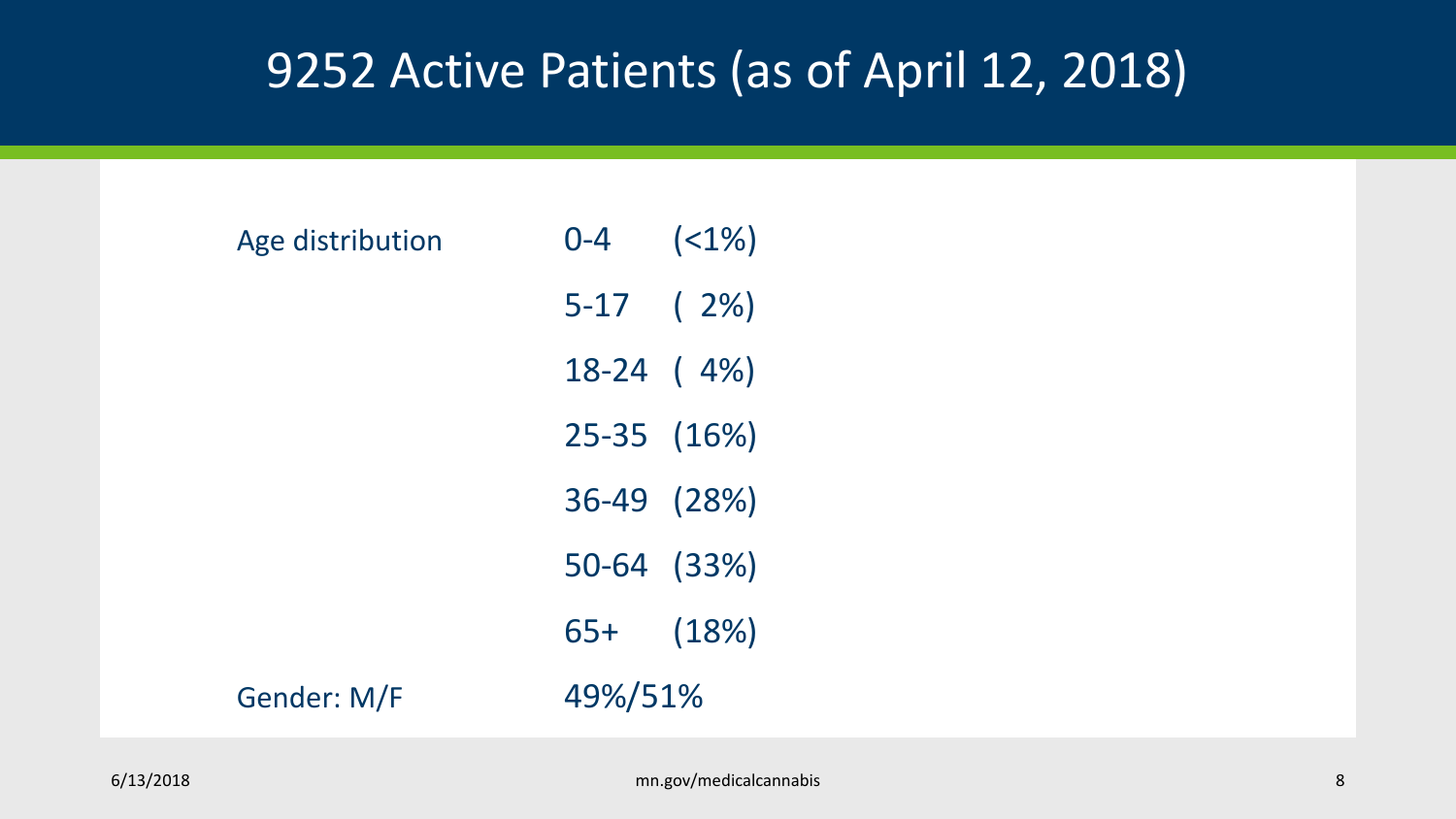#### Weekly Number of Active Patients

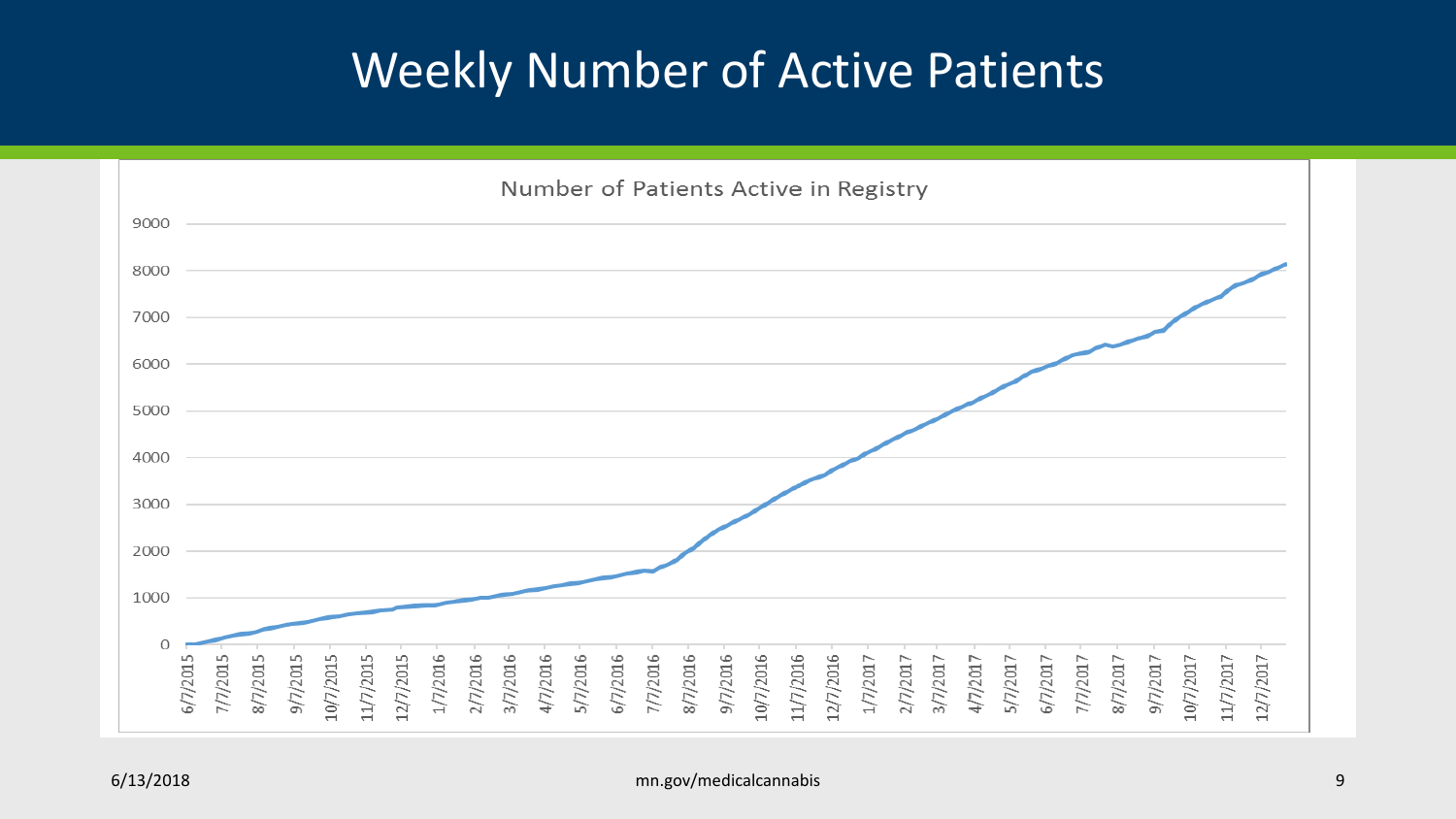#### Registered Health Care Practitioners

As of April 12, 2018:

#### **1177 registered**

- 77% physicians
- 16% advanced practice registered nurses
- 7% physician assistants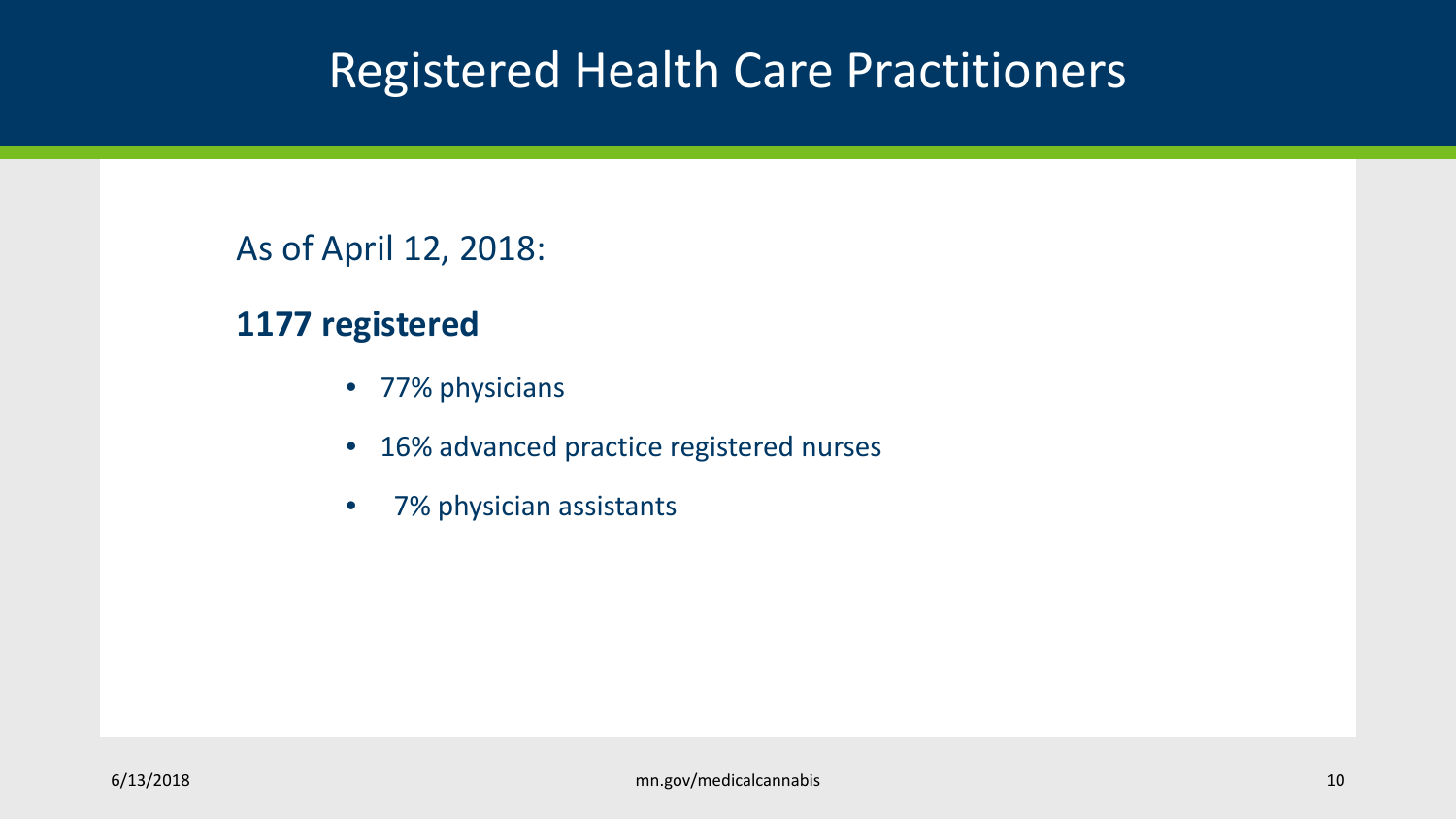#### Cumulative Number of Registered HCPs

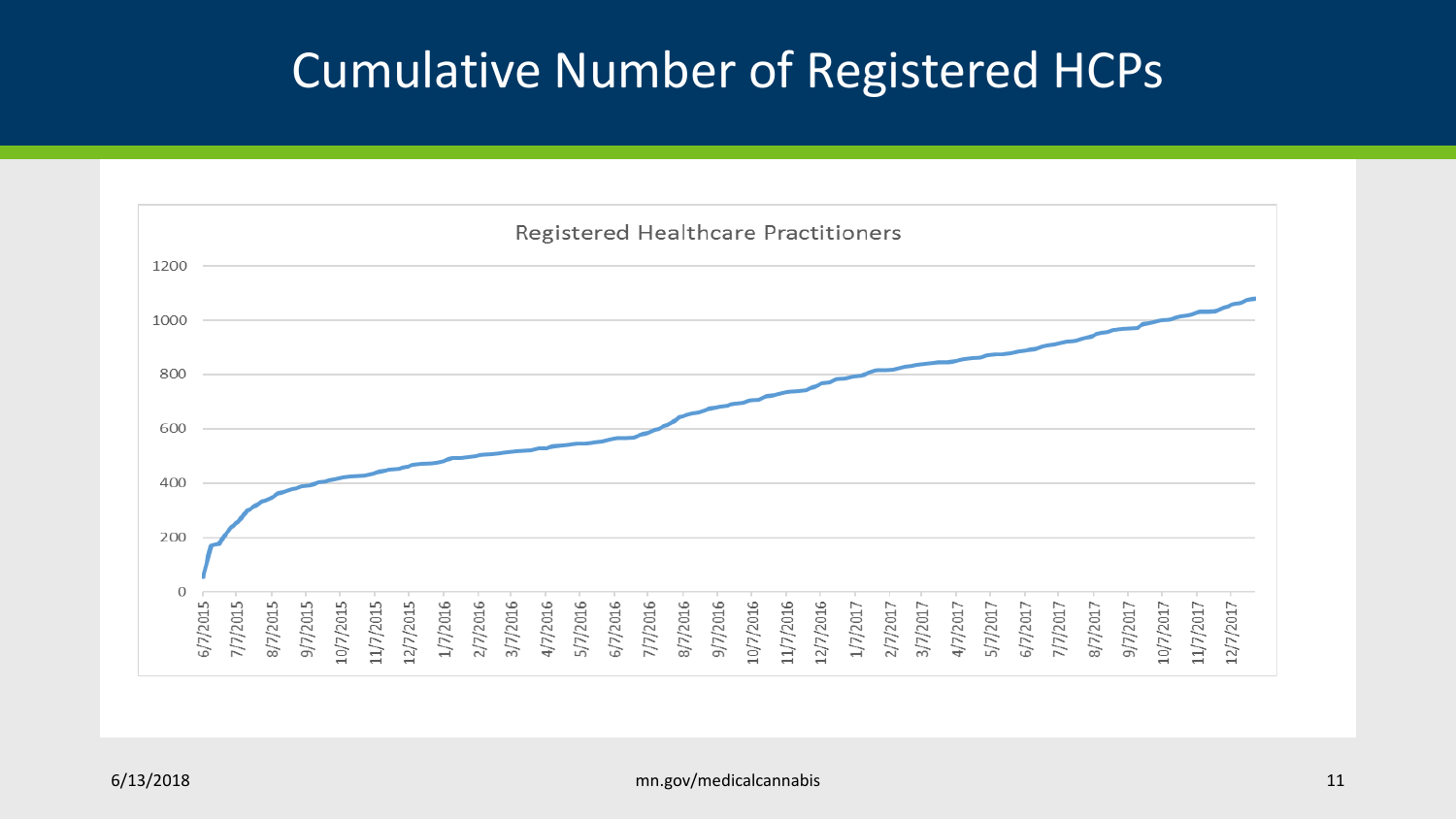#### **Product Composition**

- Different medical cannabis products in MN are characterized by different ratios of THC:CBD and mode of delivery (capsule/oral suspension, tincture, oil for vaporization, topical)
- The two manufacturers each determine their product line, which will evolve over time. But each specific product is to remain consistent as long as it is produced.
- Current products listed on the two companies' web sites (links) on Office of Medical Cannabis web site).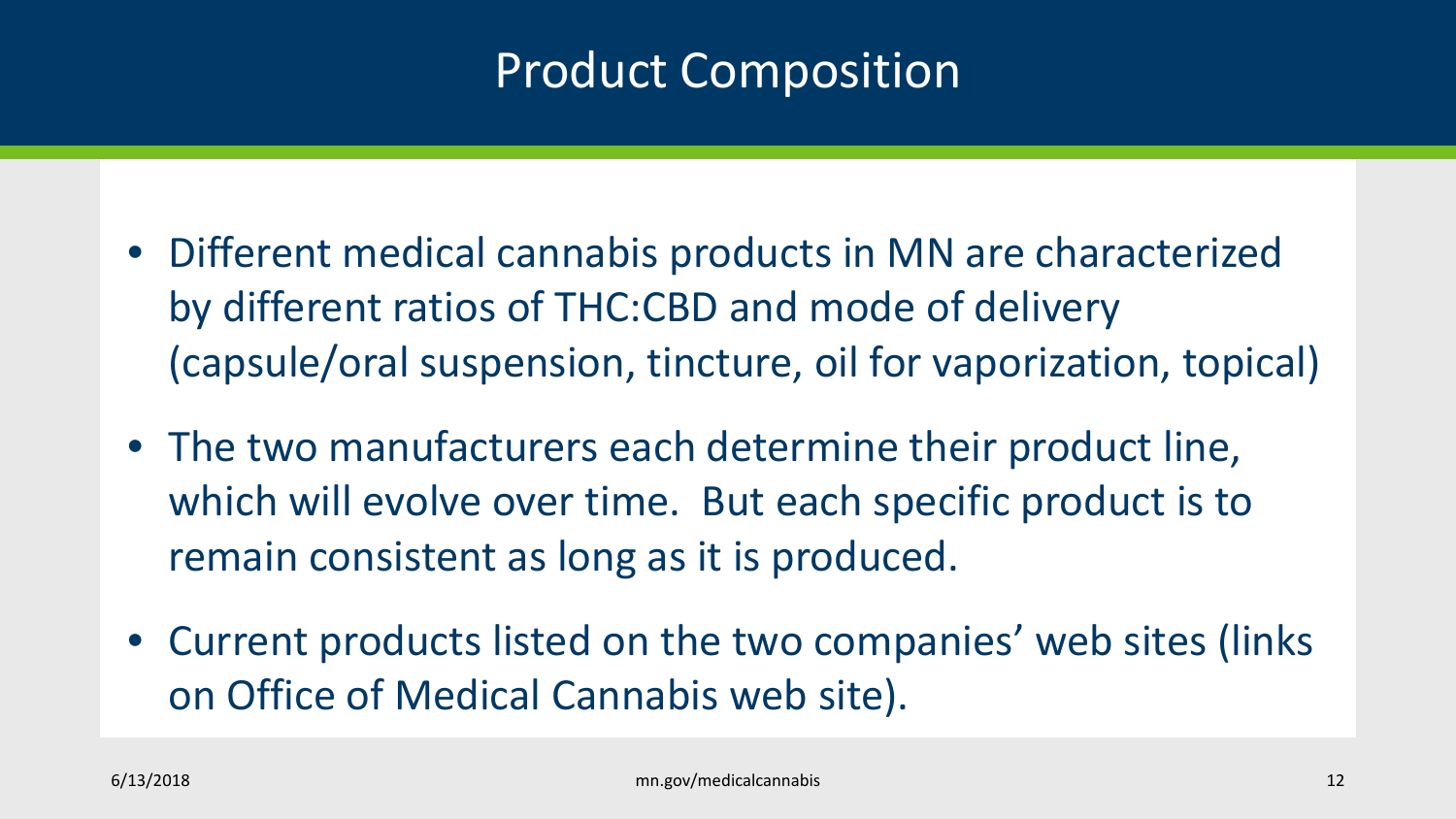### Laboratory Testing

- Content cannabinoid profile
- Contamination:
	- Metals
	- Pesticides
	- Microbials
	- Residual solvents
- Consistency and stability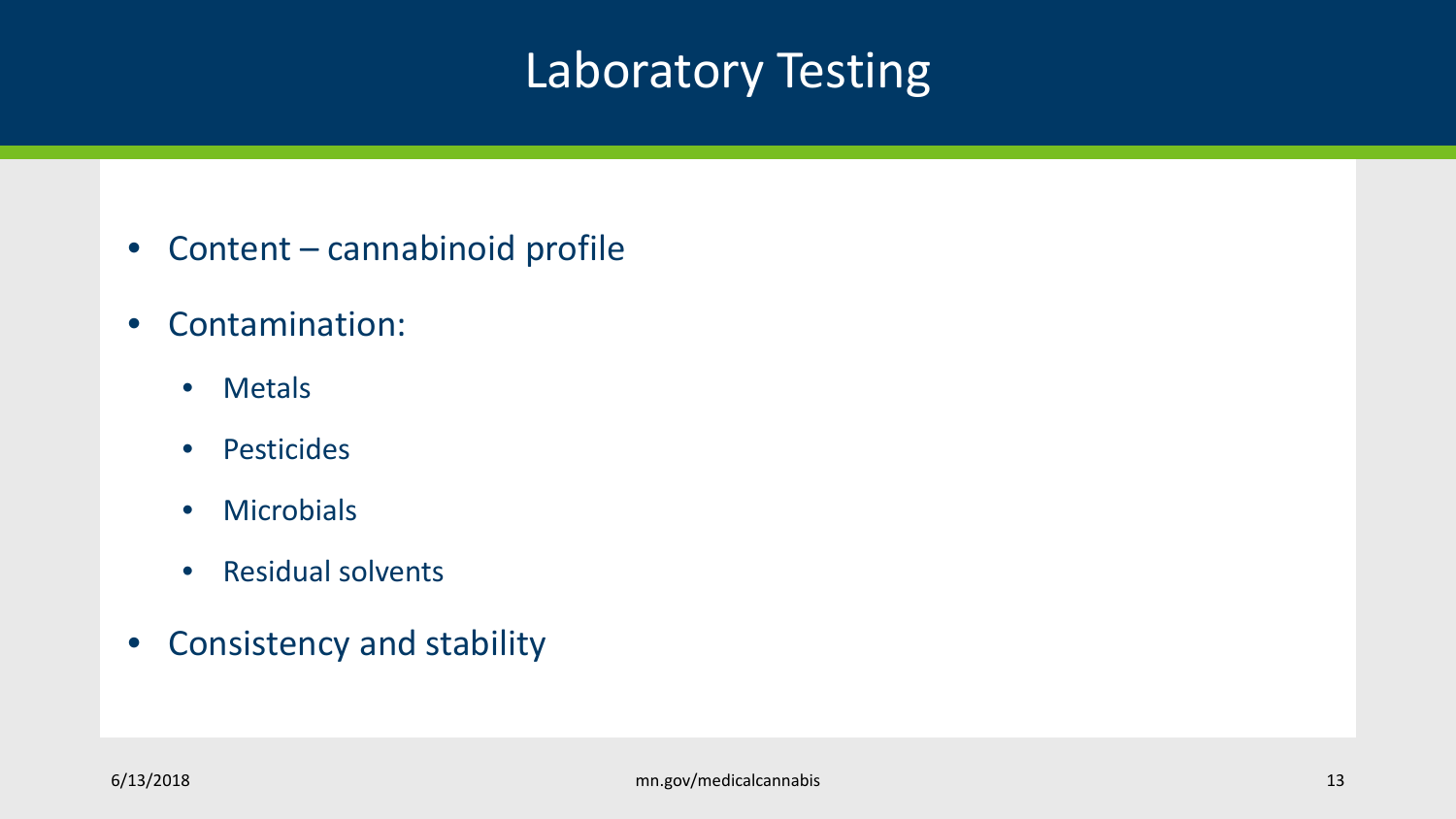#### Adverse Event Reporting

- "Serious adverse incident" means any adverse incident that results in or would lead, without intervention, to hospitalization, significant disability, life-threatening situation, or death
- Required reporting of serious adverse incidents: patient, patient's certifying health care practitioner, patient's registered caregiver, parent/legal guardian
- Contact manufacturer to report (or contact MDH if manufacturer unknown)
- Manufacturer must investigate each report and submit to MDH a report documenting their findings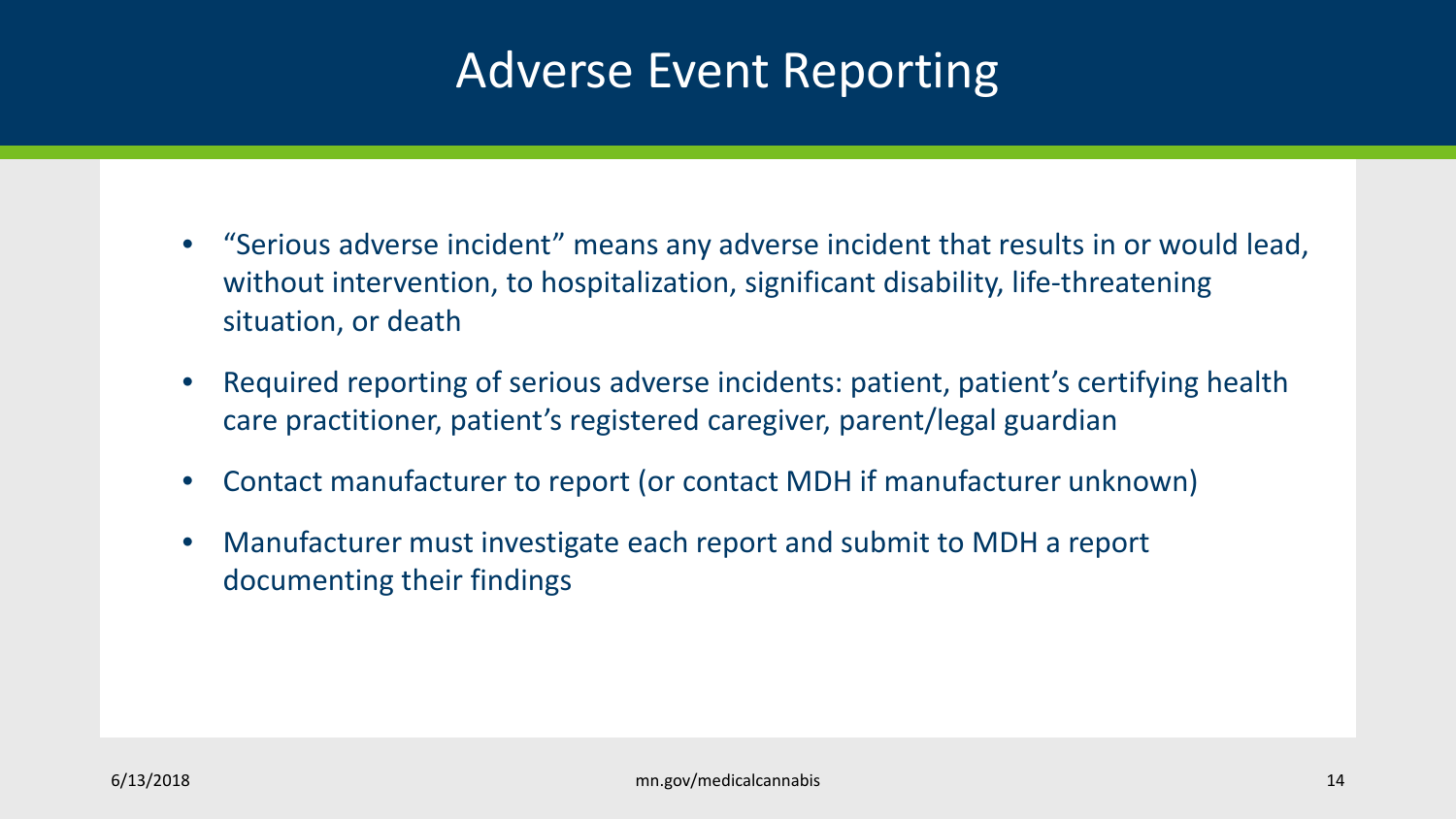#### Learning from Participants' Experience

- Observational study from data reported by patient and their certifying health care practitioner
	- Patient-reported data at time of each medical cannabis purchase
	- Surveys
- Adverse event reporting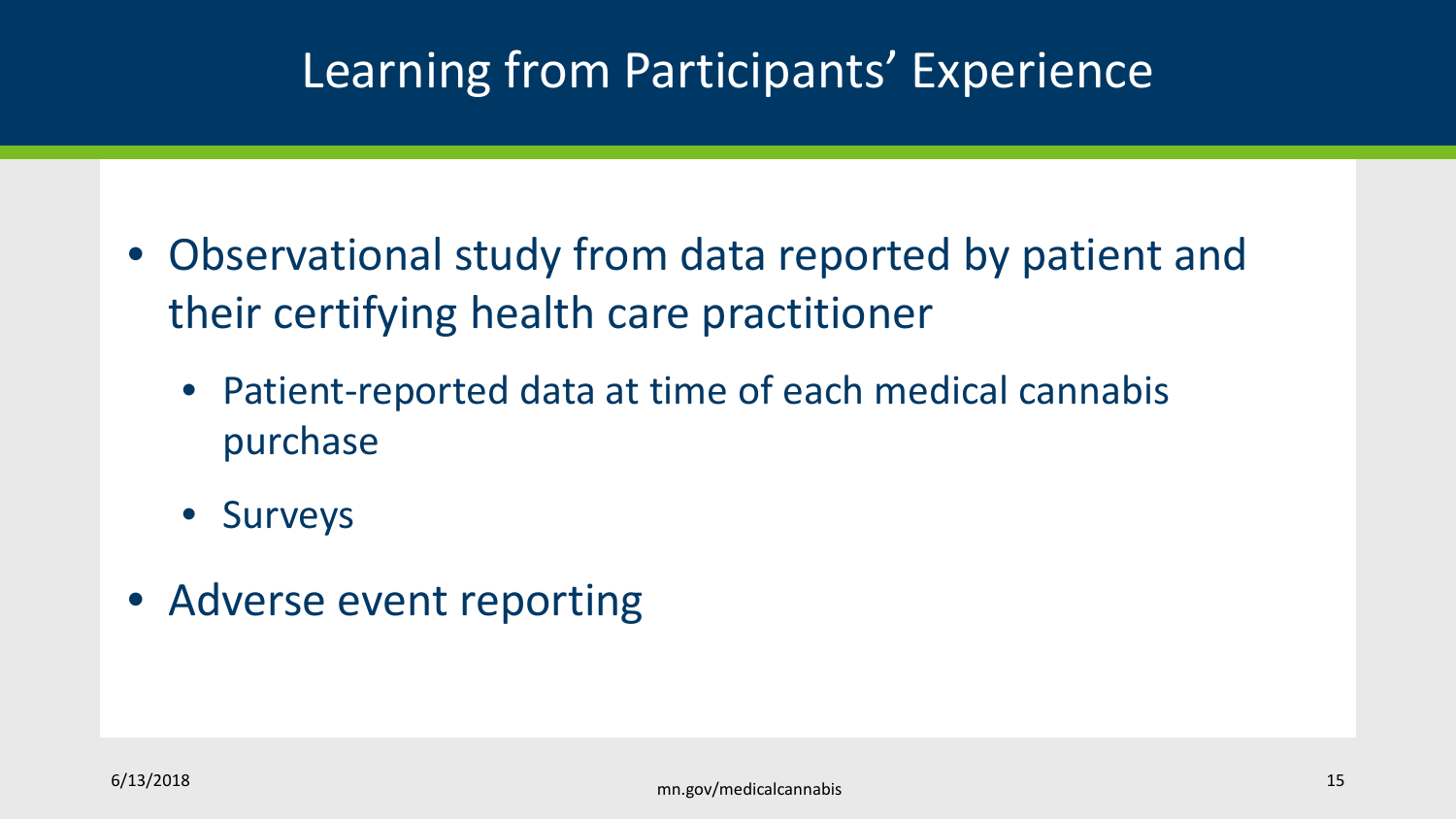#### Patient-Reported Benefit (first year cohort)

| 45% |                |                     |    |    |     |     |     | 43%                            |
|-----|----------------|---------------------|----|----|-----|-----|-----|--------------------------------|
| 40% |                |                     |    |    |     |     |     |                                |
| 35% |                |                     |    |    |     |     |     |                                |
| 30% |                |                     |    |    |     |     |     |                                |
| 25% |                |                     |    |    |     |     | 21% |                                |
| 20% |                |                     |    |    |     |     |     |                                |
| 15% |                |                     |    |    | 10% | 13% |     |                                |
| 10% |                |                     |    |    |     |     |     |                                |
| 5%  | 4%             | 4%                  | 3% | 3% |     |     |     |                                |
| 0%  |                |                     |    |    |     |     |     |                                |
|     | No<br>Response | $1 - No$<br>Benefit | 2  | 3  | 4   | 5   | 6   | 7- Great<br>Deal of<br>Benefit |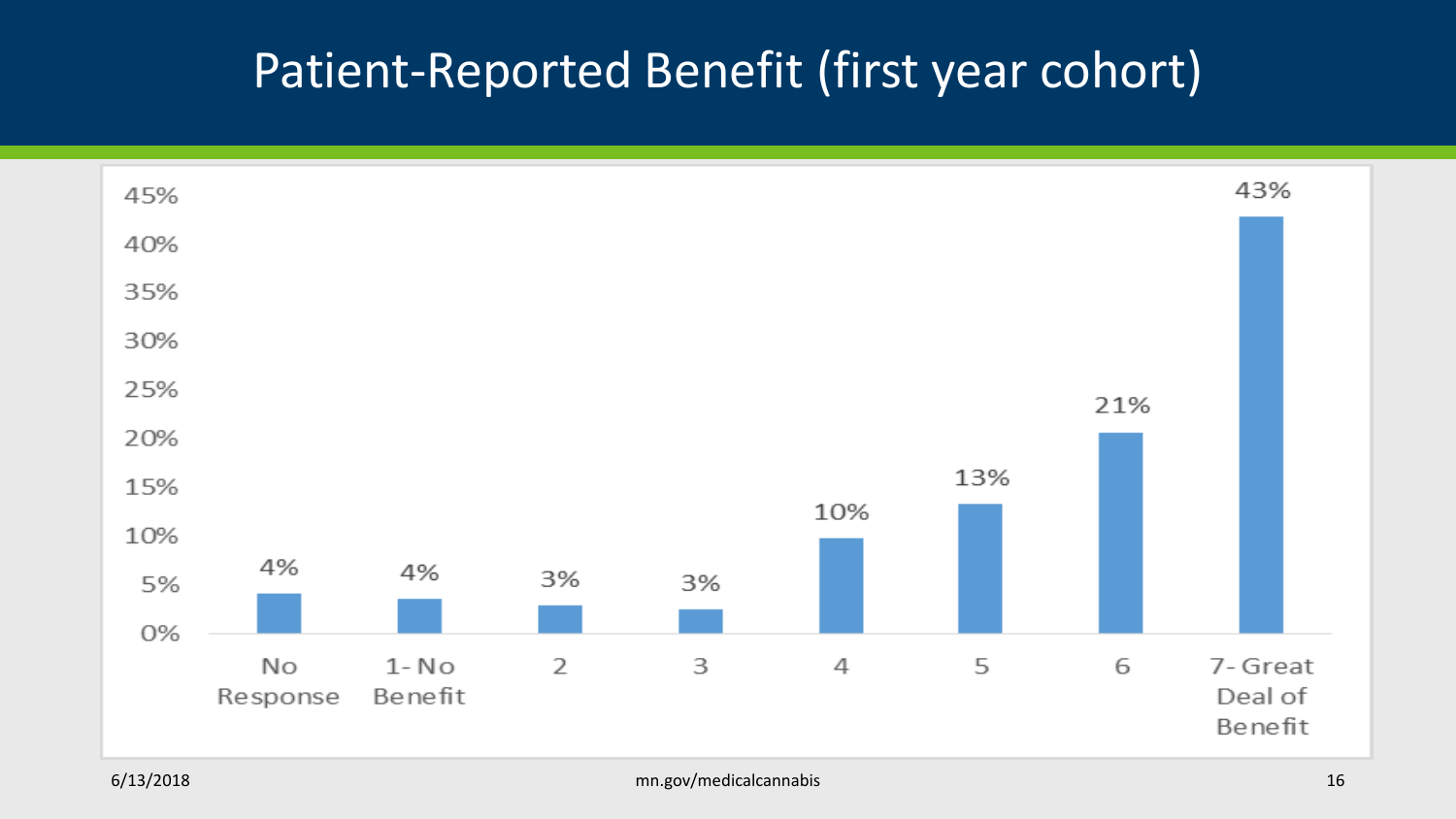#### Health Care Practitioner-Reported Benefit (first year cohort)

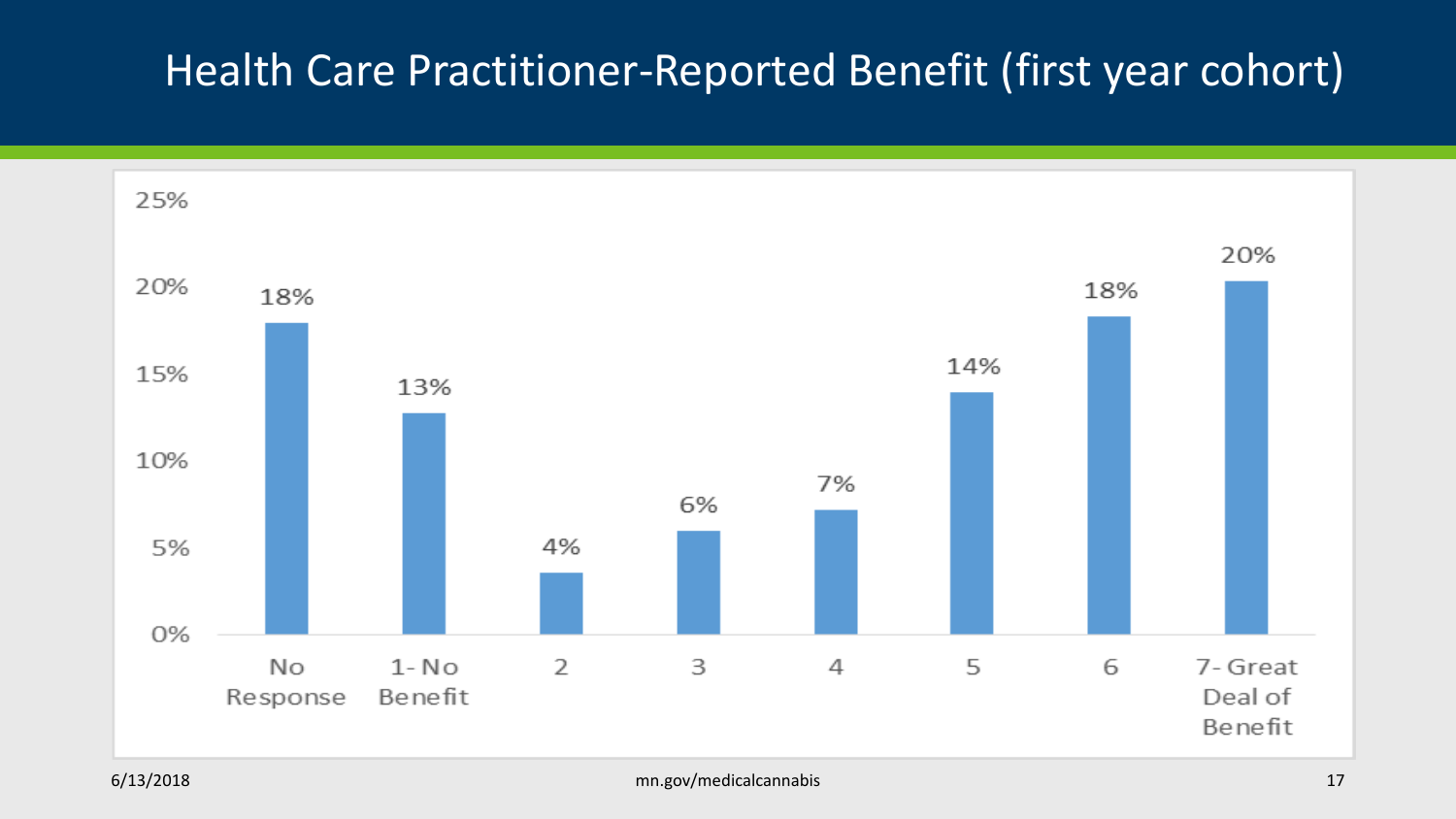## ≥30% Symptom Reduction (first year cohort)

| <b>Condition</b>                                                    | <b>Standard 8</b><br>Symptom<br><b>Measure</b> | # of Patients<br><b>Reporting at</b><br><b>Moderate to</b><br>at Baseline | % of Patients<br><b>Reporting at</b><br>Moderate to<br>Severe Levels Severe Levels<br>at Baseline | <b>% of Patients Achieving</b><br>$\geq$ 30% Symptom<br>Improvement within 4<br><b>months of First Purchase</b><br>out of all Moderate to<br><b>Severe Baseline Scorers</b><br>(n) | # of Patients with<br>Data in 4-mo<br><b>Period Following</b><br>Initial $\geq 30\%$<br>Symptom<br>Improvement | <b>1% of Patients Who</b><br> Achieved ≥30%<br>Symptom<br>Improvement that<br>Maintained it for at<br> Least 4 months (n) | <b>1% of Patients that Both</b><br>Achieved ≥30% Symptom<br>Improvement and Retained<br>that Degree of<br>Improvement for at Least 4<br> months |
|---------------------------------------------------------------------|------------------------------------------------|---------------------------------------------------------------------------|---------------------------------------------------------------------------------------------------|------------------------------------------------------------------------------------------------------------------------------------------------------------------------------------|----------------------------------------------------------------------------------------------------------------|---------------------------------------------------------------------------------------------------------------------------|-------------------------------------------------------------------------------------------------------------------------------------------------|
| All Patients -<br>Collapsed<br>Across<br>Conditions<br>$(n = 1512)$ | Anxiety                                        | 1185 78.4                                                                 |                                                                                                   | 53.8 (638)                                                                                                                                                                         | 460                                                                                                            | 53.1(339)                                                                                                                 | 28.6                                                                                                                                            |
|                                                                     | Appetite Lack                                  |                                                                           | 963 63.7                                                                                          | 53.7 (517)                                                                                                                                                                         | 383                                                                                                            | 57.1(295)                                                                                                                 | 30.6                                                                                                                                            |
|                                                                     | Depression                                     | 1000 66.1                                                                 |                                                                                                   | 56.8 (568)                                                                                                                                                                         | 419                                                                                                            | 56.7 (322)                                                                                                                | 32.2                                                                                                                                            |
|                                                                     | Disturbed Sleep                                | 1323 87.5                                                                 |                                                                                                   | 50.3 (665)                                                                                                                                                                         | 519                                                                                                            | 52.0 (346)                                                                                                                | 26.2                                                                                                                                            |
|                                                                     | Fatigue                                        | 1381 91.3                                                                 |                                                                                                   | 40.2 (555)                                                                                                                                                                         | 415                                                                                                            | 48.6 (270)                                                                                                                | 19.6                                                                                                                                            |
|                                                                     | Nausea                                         |                                                                           | 864 57.1                                                                                          | 55.6 (480)                                                                                                                                                                         | 362                                                                                                            | [59.2 (284)]                                                                                                              | 32.9                                                                                                                                            |
|                                                                     | Pain                                           | 1312 86.8                                                                 |                                                                                                   | 36.3 (476)                                                                                                                                                                         | 329                                                                                                            | 45.0(214)                                                                                                                 | 16.3                                                                                                                                            |
|                                                                     | Vomiting                                       |                                                                           | 480 31.7                                                                                          | 60.2(289)                                                                                                                                                                          | 213                                                                                                            | 57.8(167)                                                                                                                 | 34.8                                                                                                                                            |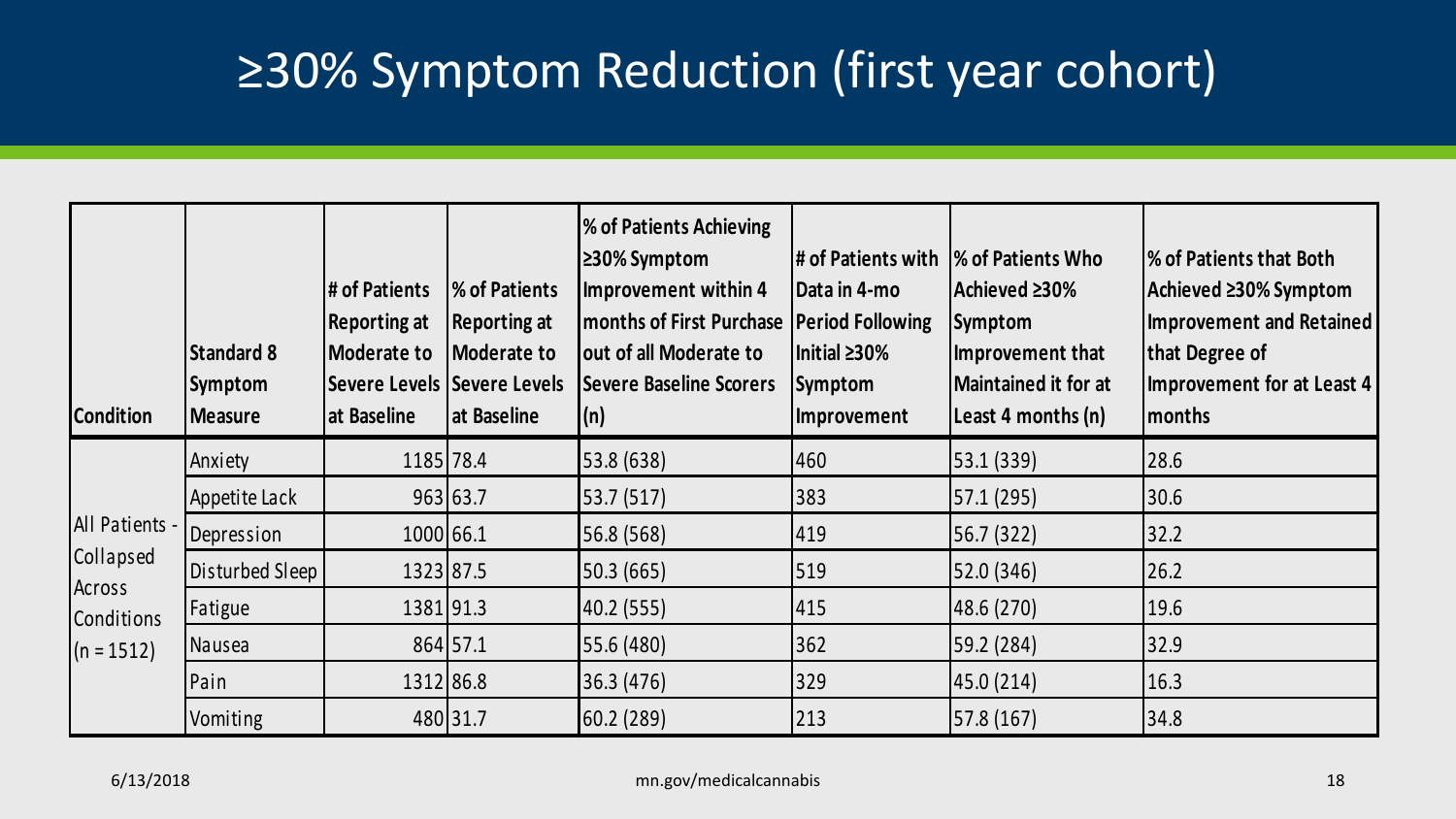## ≥30% Symptom Reduction (first year cohort)

| <b>Condition</b>                   | <b>Condition-Specific Symptom</b><br><b>Measure</b> | # of Patients<br>Included in<br><b>Analysis</b> | % of Patients<br><b>Achieving Threshold</b><br>Symptom<br>Improvement within 4<br><b>months of First</b><br>Purchase (n) | # of Patients with<br>Data in 4-mo Period Achieved Threshold<br><b>Following Initial</b><br>Improvement | <b>1% of Patients Who</b><br>Threshold Symptom   that Maintained it for at $ $ of Improvement for at<br>Least 4 months (n) | % of Patients that Both<br><b>Achieved Threshold</b><br>Symptom Improvement<br>Symptom Improvement and Retained that Degree<br>Least 4 months |
|------------------------------------|-----------------------------------------------------|-------------------------------------------------|--------------------------------------------------------------------------------------------------------------------------|---------------------------------------------------------------------------------------------------------|----------------------------------------------------------------------------------------------------------------------------|-----------------------------------------------------------------------------------------------------------------------------------------------|
| Muscle Spasms                      | <b>Weekly Spasms Frequency</b>                      |                                                 | 629 48.0 (302)                                                                                                           | 225                                                                                                     | 57.6(174)                                                                                                                  | 27.6                                                                                                                                          |
|                                    | 0-10 Spasticity Scale                               |                                                 | 618 36.4 (225)                                                                                                           | 197                                                                                                     | 47.1(106)                                                                                                                  | 17.2                                                                                                                                          |
| Cancer: Nausea/Vomiting            | Chemo-Induced Nausea                                |                                                 | 147 37.4 (55)                                                                                                            | 29                                                                                                      | 34.5 (19)                                                                                                                  | 12.9                                                                                                                                          |
|                                    | Chemo-Induced Vomiting                              |                                                 | 77 41.6 (32)                                                                                                             | 20                                                                                                      | 56.3 (18)                                                                                                                  | 23.4                                                                                                                                          |
| Cancer: Cachexia/Wasting           | Weight                                              |                                                 | 147 13.6 (20)                                                                                                            | 15                                                                                                      | 45.0 (9)                                                                                                                   | 6.1                                                                                                                                           |
| <b>Seizures</b>                    | <b>Weekly Seizure Frequency</b>                     |                                                 | 262 68.3 (179)                                                                                                           | 150                                                                                                     | 70.9 (127)                                                                                                                 | 48.5                                                                                                                                          |
|                                    | # Liquid Stools                                     |                                                 | $41$ 51.2 (21)                                                                                                           | 17                                                                                                      | 57.1(12)                                                                                                                   | 29.3                                                                                                                                          |
|                                    | Abdominal Pain                                      |                                                 | 73 53.4 (39)                                                                                                             | 29                                                                                                      | 35.9 (14)                                                                                                                  | 19.2                                                                                                                                          |
| Crohn's Disease                    | General Well-Being                                  |                                                 | 15 46.7(7)                                                                                                               | 5                                                                                                       | 28.6 (2)                                                                                                                   | 13.3                                                                                                                                          |
|                                    | Measures Combined                                   |                                                 | 102 51.0 (52)                                                                                                            | 41                                                                                                      | 42.3(22)                                                                                                                   | 21.6                                                                                                                                          |
|                                    | Weight                                              |                                                 | 102 20.6 (21)                                                                                                            | 18                                                                                                      | [57.1(12)]                                                                                                                 | 11.8                                                                                                                                          |
| Terminal Illness: Cachexia/Wasting | Weight                                              |                                                 | 29 20.7(6)                                                                                                               |                                                                                                         | 50.0(3)                                                                                                                    | 10.3                                                                                                                                          |
| HIV/AIDS                           | Weight                                              |                                                 | $48$ 14.6 (7)                                                                                                            |                                                                                                         | 42.9(3)                                                                                                                    | 6.3                                                                                                                                           |
| Tourette Syndrome                  | Weekly Tic Frequency                                |                                                 | 28 60.7(17)                                                                                                              | 15                                                                                                      | 76.5(13)                                                                                                                   | 46.4                                                                                                                                          |
|                                    | <b>Weekly Spasms Frequency</b>                      |                                                 | 18 33.3(6)                                                                                                               | 4                                                                                                       | 66.7(4)                                                                                                                    | 22.2                                                                                                                                          |
| <b>ALS</b>                         | 0-10 Spasticity Scale                               |                                                 | $15$   20.0 (3)                                                                                                          |                                                                                                         | 100.0(3)                                                                                                                   | 20.0                                                                                                                                          |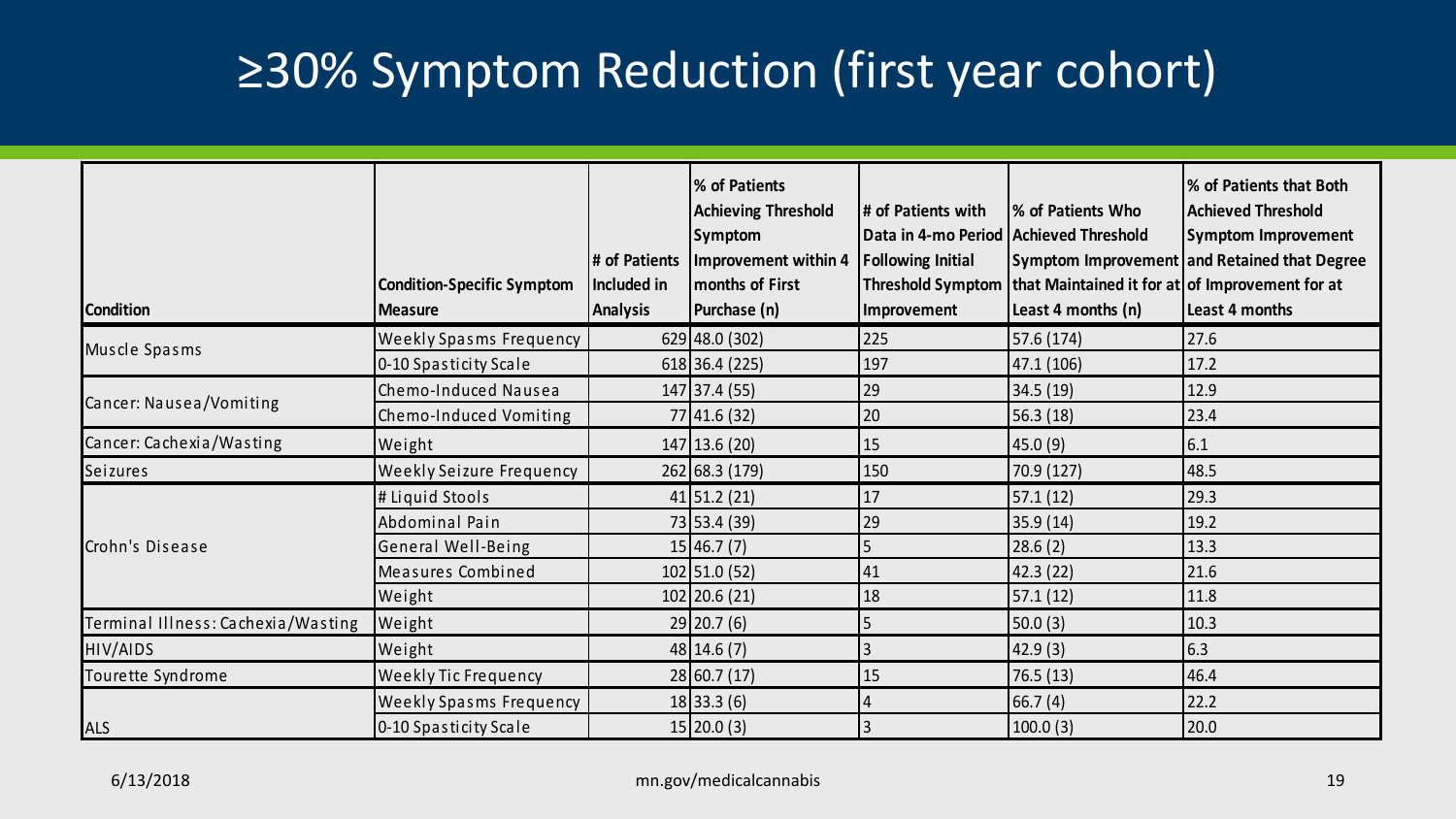#### Patients Certified for Intractable Pain (Aug-Dec, 2016)

- PEG Scale (patient-reported 3-item scale assessing pain intensity and interference with enjoyment of life and general activity):
	- 42% achieved ≥30% reduction; 22% both achieved and maintained ≥30% reduction, on average, over next four months
- Clinician pain scale assessment (six months):
	- 41% achieved ≥30% reduction
- Among patients using opioid medications when they started medical cannabis, 64% were able to reduce or eliminate opioid usage after six months (data from healthcare provider surveys)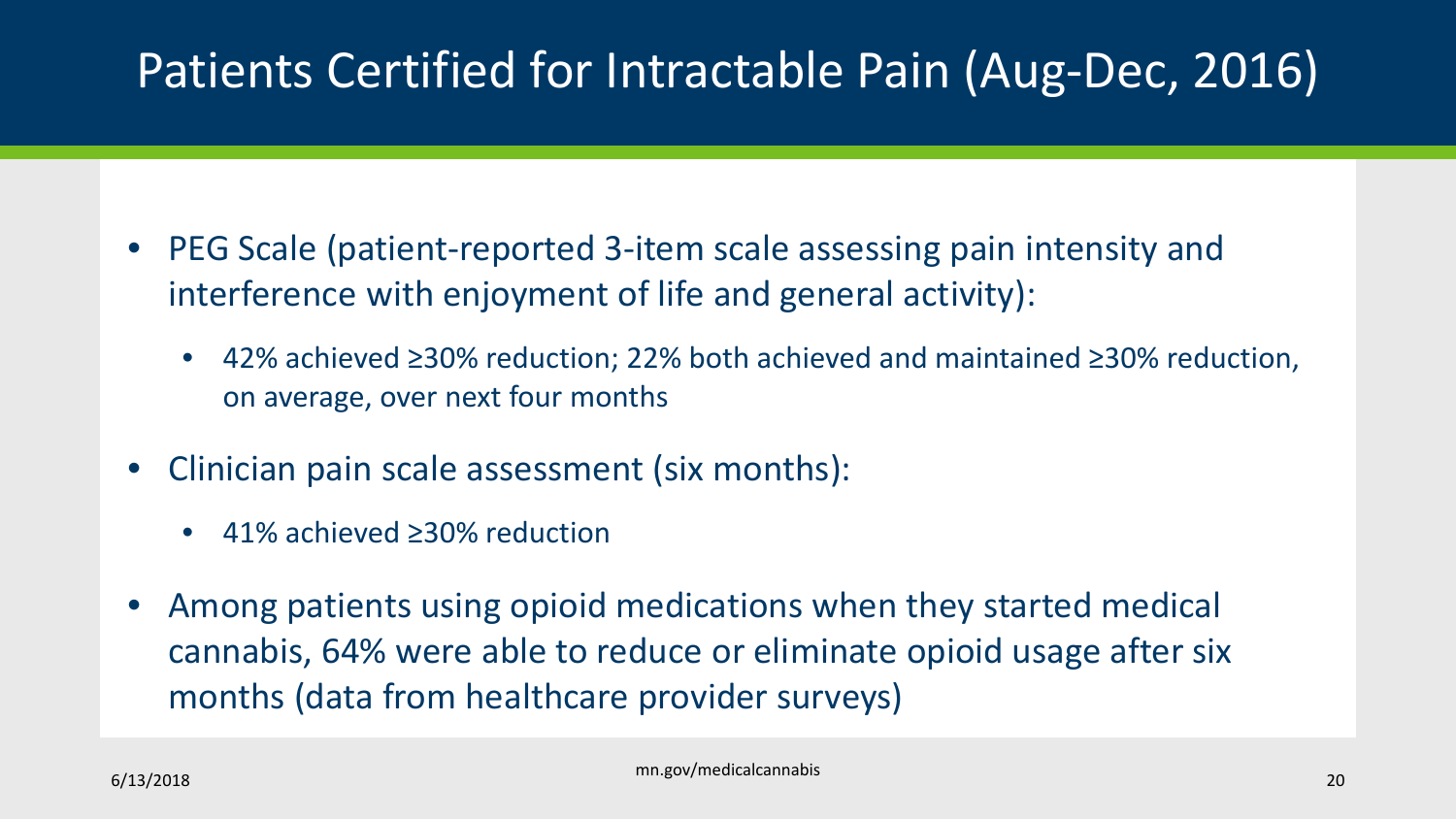#### Patient Survey Comments

- "After serving in the Marines from 2005-2009 my body has many ailments (arthritis, IBS, pinch nerve, fused disk, and others) and my PTSD was not always easy to handle. This program helps me a great deal in living a normal life that is comfortable and being able to continue my professional career. Before medical marijuana I was miss work too often and also miss out on life's daily joys. Now I can do much more."
- "At first it helped a lot but my seizures have returned."
- "Within 1 week of use, my tics disappeared and have stayed gone even with occasional use. This has never happened previously in my life, so it is very effective"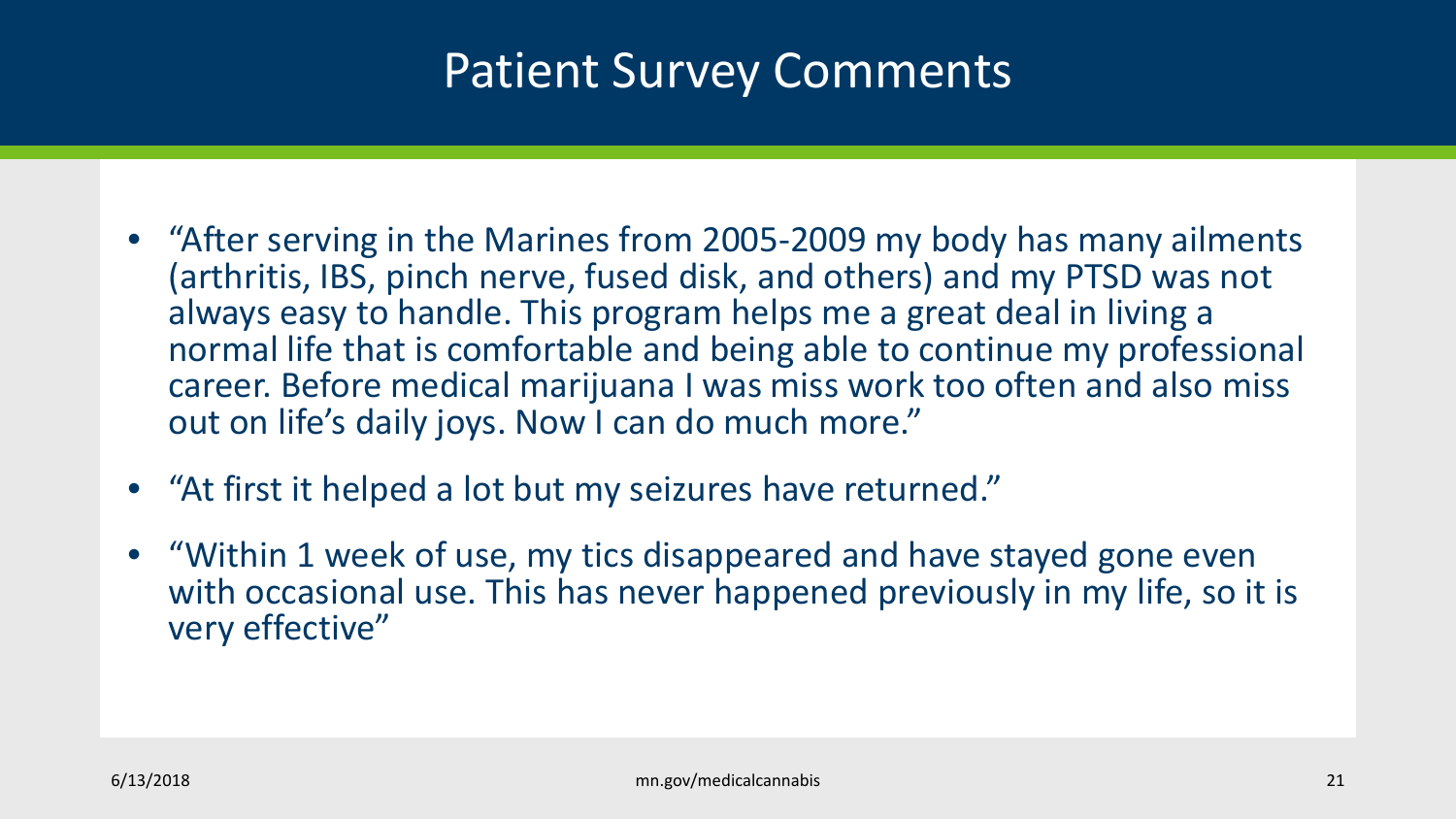#### Patient Survey Comments (continued)

- "My back pain is manageable and my spasms have stopped once I use the medication. I have also found that I sleep better at night and my agitation has stabilized. I seem to be getting along with this medication and it has given me absolutely no problems, but rather benefits. I am also doing very well in school now that I can focus on the capstone courses that I am taking at [name of college] instead of having to shift and turn and be constantly bothered by my pain and spasms."
- "I did feel I was more comfortable socially (taking continuing education classes on my own), when normally I would not have considered due to social anxiety. However, I was taking it for pain which it did not help"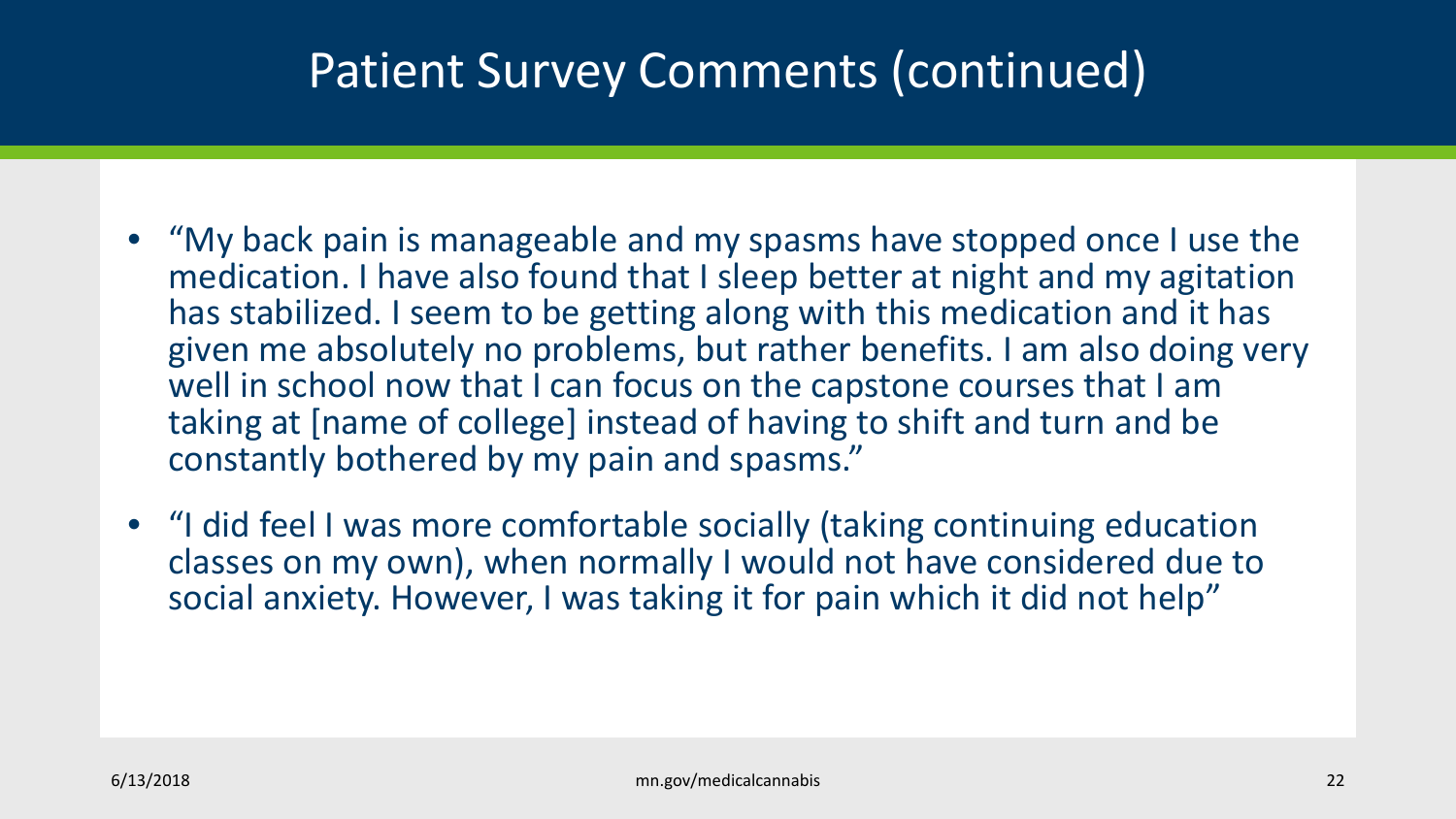#### Patient Survey Comments (continued)

- "I am able to participate in social activities again without feeling drugged all the time. Prescription pain medications had many negative side effects which the cannabis does not have for me. I have been able to discontinue the use of 60 mg of morphine and 15-20 mg of oxycodone per day. I'm a different person, much happier (even my granddaughter noticed the change!)."
- "Medical cannabis has not made a difference to me. I have never used it before and was a little hesitant to try. When I did I found that I had no relief of pain and I didn't like the way I felt so I discontinued use."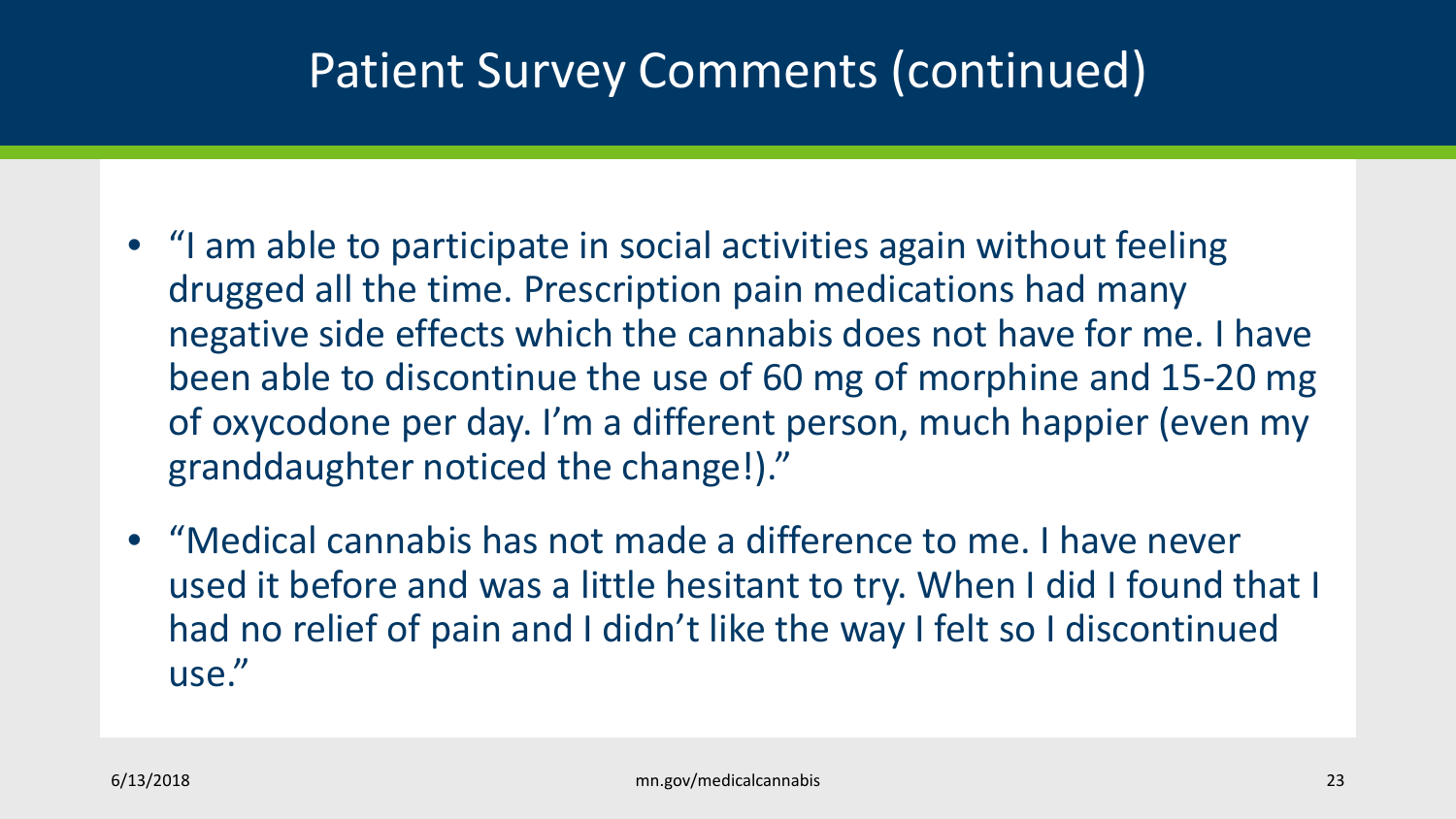#### Adverse Effects (first year cohort)

- 15% of patients reported ≥1 adverse effect
- Of all reported adverse effects:
	- 47% mild (symptoms do not interfere with daily activities)
	- 44% moderate (symptoms may interfere with daily activities)
	- 9% severe (symptoms interrupt usual daily activities)
- As of May 8, 2018: two reports of serious adverse events both cannabinoid hyperemesis syndrome. Both patients recovered fully after discontinuing the high THC products they were using.